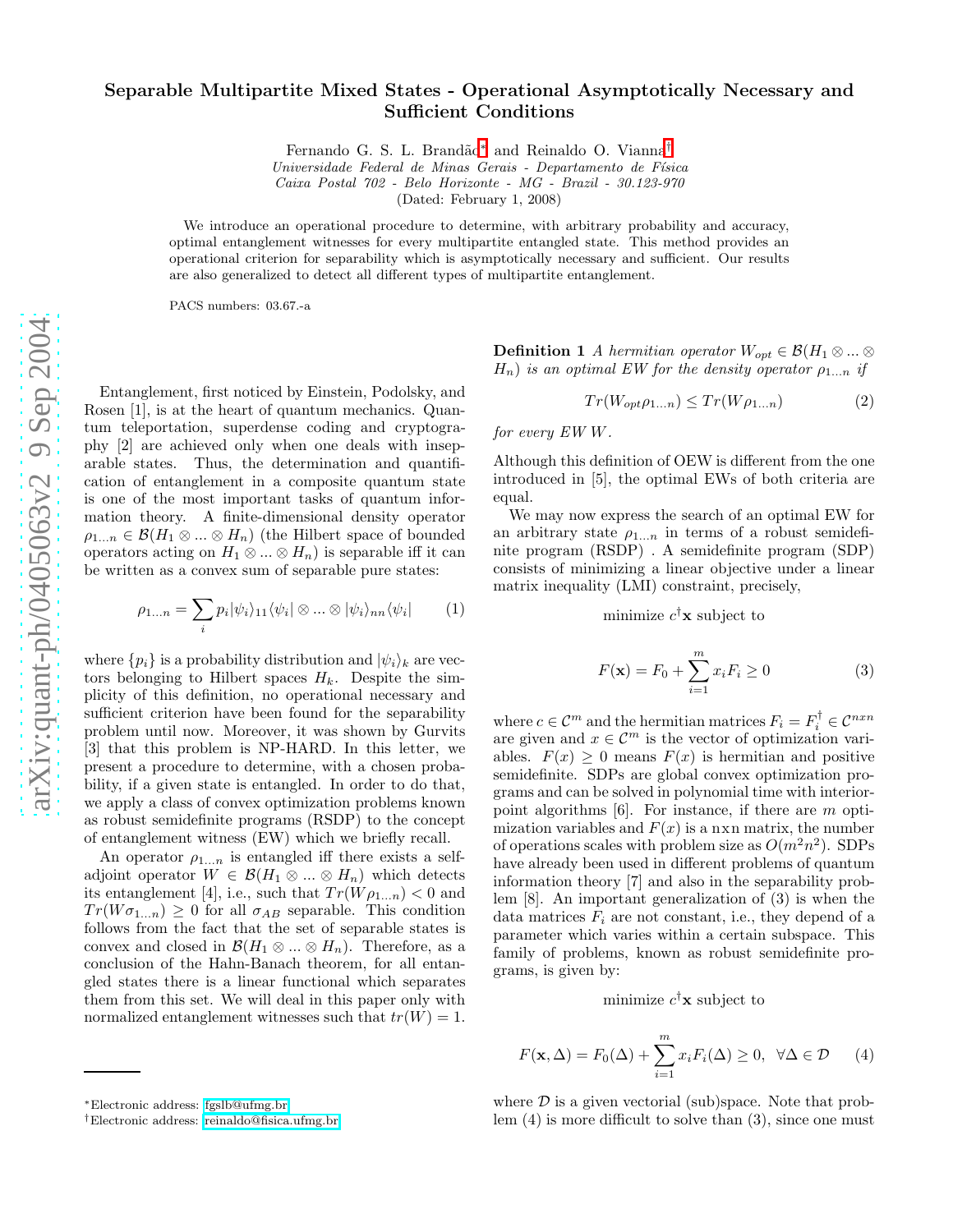find an optimization vector x such that  $F(x, \Delta)$  is positive semidefinite for all  $\Delta \in \mathcal{D}$ . One often encounters SDPs in which the variables are matrices and in which the inequality depends affinely on those matrices. These problems can be readily put in the form (3) by introducing a base of hermitian matrices for each matrix variable. However, since most of optimization solvers [9] admit declaration of problems in this most general form, it is not necessary to write out the LMI explicitly as (3), but instead make clear which matrices are variables. Equality constraints involving the optimization variables can also appear in (3) and (4) without any further computational effort. We can now enunciate the main result of this letter.

**Theorem 1** *A state*  $\rho_{1...n} \in \mathcal{B}(H_1 \otimes ... \otimes H_n)$  *is entangled, i.e., can not be decomposed as* (1)*, iff the optimal value of the following RSDP is negative:*

$$
minimize Tr(W\rho_{1...n}) subject to
$$

$$
\sum_{i_1=1}^{d_n} \sum_{j_1=1}^{d_n} \dots \sum_{i_{n-1}=1}^{d_n} \sum_{j_{n-1}=1}^{d_n} \left( a_{i_1}^* \dots a_{i_{n-1}}^* a_{j_1} \dots a_{j_{n-1}} \right) \tag{5}
$$

$$
W_{i_1\ldots i_{n-1}j_1\ldots j_{n-1}}\bigr)\geq 0
$$

$$
Tr(W) = 1, \ \ \forall a_{i_k} \in \mathcal{C}, \ \ 1 \leq k \leq n-1
$$

*where*  $d_n$  *is the dimension of*  $H_n$ ,  $W_{i_1...i_{n-1}j_1...j_{n-1}} =$  $1\langle i|\otimes...\otimes_{n-1}\langle i|W|j\rangle_{n-1}\otimes...\otimes|j\rangle_1 \in \mathcal{B}(H_1\otimes...\otimes H_{n-1})$ and  $|j\rangle_k$  *is an orthonormal base of*  $\mathcal{H}_k$ . If  $\rho_{1...n}$  *is entangled, the solution matrix* W *which minimizes*  $Tr(W\rho_{1...n})$ *is the OEW for*  $\rho_{1...n}$ *.* 

proof: First we have to show that (5) is a genuine RSDP. Note that  $W_{i_1...i_{n-1}j_1...j_{n-1}}$  and the objective  $Tr(W\rho_{1...n})$  are both linear in the matrix variable W. Thus (5) can be put in the form (4), where  $\mathcal{D}$ , in this case, is  $\mathcal{C}^{d_n}$ . A state  $\rho_{1...n}$  is entangled iff there exists an operator W such that  $Tr(W\rho_{1...n}) \leq 0$  and  $\mathbb{1}\langle \psi | \otimes ... \otimes \mathbb{1}\rangle$  $\langle \psi | W | \psi \rangle_n \otimes ... \otimes |\psi \rangle_1 \geq 0$  for all states  $|\psi \rangle_k \in H_K$ . Therefore, the matrix  $_1\langle \psi | \otimes ... \otimes_{n-1}\langle \psi | W | \psi \rangle_{n-1} \otimes ... \otimes |\psi \rangle_1 \geq 0$ has to be semidefinite positive for all  $|\psi\rangle_k \in H_K$ . Letting  $|\psi\rangle_k = \sum_j a_j^k |j\rangle_k$ , where  $|j\rangle_k$  is an orthonormal base of  $\mathcal{H}_k$ , it is straightforward to show that the optimal W given by (5) is the OEW of  $\rho_{1...n}$ . QED.

In spite of the similarity between (3) and (4), RSDPs are in general very hard optimization problems. Actually, it was proved that robust semidefinite programs in the form of  $(5)$  are NP-HARD  $[10]$ .

Corollary 1 *The determination of the OEW for an arbitrary state*  $\rho_{1...n}$  *is a NP-HARD problem.* 

Since (5) is computationally intractable, it is natural to search for approximations of it in terms of SDPs, which are very efficiently solved. These relaxations of RSDP

have been intensively studied [11] in the past years and can be classified as deterministic or probabilistic. In this letter we will focus on the latter, where one seeks a feasible solution to most of the possible values of the varying parameters. The results of applying deterministic relaxations to (4), which yields new separability sufficient criteria, was reported in [12]. Our methodology will be based on the concept of  $\epsilon$ -level solution introduced in [13].

Consider the most general form of RSDP given by (4). Assume that the support  $\mathcal D$  for  $\Delta$  is endowed with a  $\sigma$ algebra and that a probability measure P over this algebra is also assigned. Let  $x \in \mathcal{C}^m$  be a candidate solution to (4). The probability of violation of x is defined as:  $V(x) = P\{\Delta \in \mathcal{D} : F(x, \Delta) \leq 0\}$ . For example, in (5), where the varying parameters are uniformly distributed over  $\mathcal{C}^{d_n}$ ,  $V(x)$  measures the percentage of parameters such that the linear matrix inequality is violated.

**Definition 2** Let  $\epsilon \in [0, 1]$ . We say that a hermitian *operator W* is an  $\epsilon$ -level entanglement witness,  $\epsilon$ -*W, if* 

$$
V(W) = \mathbf{P}\{\sigma \in \mathcal{S} : Tr(W\sigma) < 0\} \le \epsilon
$$

*where* S *is the subspace of separable density operators.*

The concept of optimal  $\epsilon$ -level entanglement witness is totally analogous to the one of definition (1), but now (2) has to hold for every  $\epsilon$ -level EW. The importance of this new class of hermitian operators is that, in contrast to the case of genuine EW,  $\epsilon$ -level optimal EW can be determined with a priori chosen probability in polynomial time for every multipartite state.

**Theorem 2** Let  $\epsilon \in [0,1], \beta \in [0,1]$  and  $N \geq \frac{D(D+1)}{\epsilon \beta}$ 1*, where*  $D$  *is the dimension of*  $H_1 \otimes ... \otimes H_n$ *. Assume that N independent identically uniformly distributed samples*  $a_{j_l}^1, a_{j_l}^2, ..., a_{j_l}^N, 1 \leq j_l \leq d_n$  and  $1 \leq l \leq n-1$ , are drawn.  $\overline{\text{Then}}$  the optimal  $\epsilon$ -EW for a state  $\rho_{1...n}$  is given with *probability at least* 1 − β *by the solution of the following semidefinite program:*

*minimize*  $Tr(W\rho_{1...n})$  *subject to* 

$$
\sum_{i_1=1}^{d_n} \sum_{j_1=1}^{d_n} \dots \sum_{i_{n-1}=1}^{d_n} \sum_{j_{n-1}=1}^{d_n} \left( (a_{i_1}^k)^* \dots (a_{i_{n-1}}^k)^* a_{j_1}^k \dots a_{j_{n-1}}^k \right)
$$
  

$$
W_{i_1 \dots i_{n-1} j_1 \dots j_{n-1}} \right) \ge 0
$$
 (6)

 $Tr(W) = 1, \quad 1 \leq k \leq N$ 

*where*  $d_n$  *is the dimension of*  $H_n$ ,  $W_{i_1...i_{n-1}j_1...j_{n-1}} =$  $_1\langle i|\otimes...\otimes_{n-1}\langle i|W|j\rangle_{n-1}\otimes...\otimes|j\rangle_1 \in \mathcal{B}(H_1\otimes...\otimes H_{n-1})$ and  $|j\rangle_k$  *is an orthonormal base of*  $\mathcal{H}_k$ .

**proof:** According to [14], an  $\epsilon$ -level solution of a RSDP can be obtained with probability  $1 - \beta$  from a sampled convex program, where the robust linear matrix inequality is replaced by  $N \geq \frac{r}{\epsilon \beta} - 1$  independent identically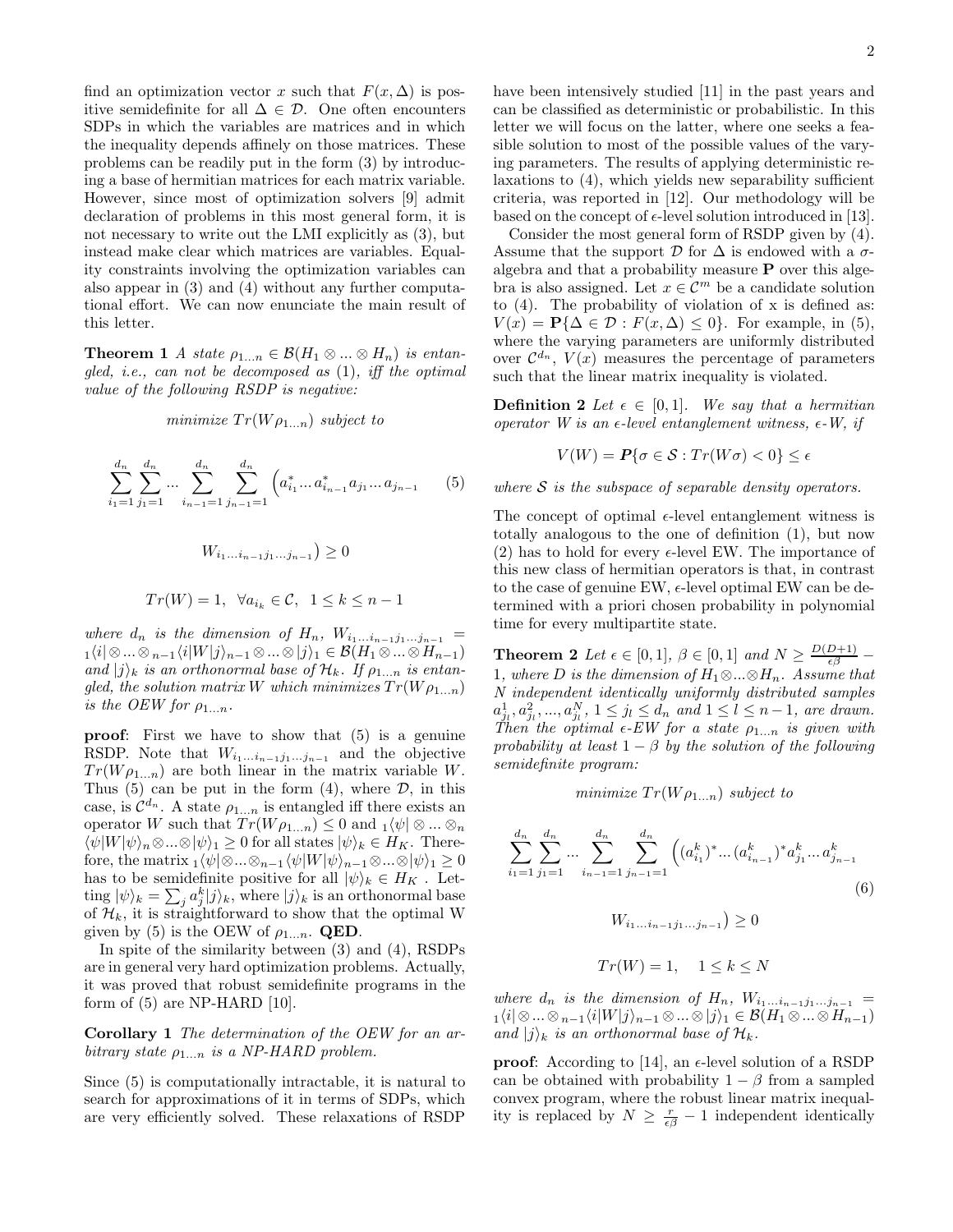distributed samples chosen according to probability P, where r is the number of optimization variables of the problem. The result follows in a straightforward manner if one notices that problem (5) has  $D(D+1)$  optimization variables (the number of distinct real entries of W) and that P in this case is uniform. QED.

Notice that theorem (2) gives a sufficient condition for separability, which is asymptotically also necessary. In fact, it is possible to determine, with any desired precision and probability, if any state is entangled or not. Nevertheless, one must always consider the trade-off between the accuracy of the results and computation effort. Although a priori feasibility levels are given by the former theorem, the optimization problem yields in general much better results. Once a solution has been determined, it is possible to make an improved estimate of the level of feasibility using Monte-Carlo techniques. In order to do that, generate a new set of  $N$  independent identically uniformly distributed samples  $a_{j_l}^k$  and construct the empirical probability of constraint violation,  $V_{emp}(W) =$  $\frac{1}{N}\sum_{i=1}^{\tilde{N}}1_{(1}\langle\psi|\otimes...\otimes_{n}\langle\psi|W|\psi\rangle_{n}\otimes...\otimes|\psi\rangle_{1}<0),$  where 1(.) is the indicator function. Then, the classical Chernoff inequality guarantees that  $|V(W) - V_{emp}(W)| \leq \epsilon$ holds with confidence grater than  $1 - \beta$ , provided that

$$
\tilde{N} \ge \frac{\log 2/\beta}{2\epsilon^2} \tag{7}
$$

samples are drawn. Another important performance parameter is the minimum eigenvalue over the violated constraint. It can also be obtained empirically and it is very useful to determine if the solution obtained is accurate.

We present now the first example for which we applied our techniques to determine an approximate optimal entanglement witness. We used MATLAB and the package SEDUMI [9] to implement and solve the SDP. Consider the Horodecki 3 X 3 bound entangled states [15]:

$$
\rho(a) = \frac{1}{8a+1} \begin{bmatrix} a & 0 & 0 & 0 & a & 0 & 0 & a \\ 0 & a & 0 & 0 & 0 & 0 & 0 & 0 & 0 \\ 0 & 0 & a & 0 & 0 & 0 & 0 & 0 & 0 \\ 0 & 0 & 0 & a & 0 & 0 & 0 & 0 & 0 \\ a & 0 & 0 & 0 & a & 0 & 0 & 0 & a \\ 0 & 0 & 0 & 0 & 0 & a & 0 & 0 & 0 \\ 0 & 0 & 0 & 0 & 0 & \frac{1+a}{2} & 0 & \frac{\sqrt{1-a^2}}{2} \\ a & 0 & 0 & 0 & a & 0 & \frac{\sqrt{1-a^2}}{2} & 0 & \frac{1+a}{2} \end{bmatrix}
$$
 (8)

where  $a \in [0, 1]$ . This family of states is particularly interesting because the Peres-Horodecki criterion fails to detect its entanglement, i.e. they are positive partial transpose entangled states. Using  $N = 1200$  samples in each test, we were able to detect entanglement for all values of a, except for 0 and 1. The expectation value of the OEW for each  $\rho(a)$  is shown in Fig. 1. The empirical probability  $(V_{emp}(W))$  of violation and the minimum eigenvalue over the violated constraint  $(\lambda_{min})$ , calculated using  $\tilde{N} = 10^6$  samples, were both negligible, showing that the algorithm converged.



FIG. 1:  $\text{Tr}(W_{opt}\rho(a))$  X a, for the 3 X 3 Horodecki bound entangled states.

We have applied our methodology to a large number of 2 x 2 and 2 x 3 states, namely, 5000 (five thousand) random states of each kind. Since in this case the positive partial transpose criterion [16] gives sufficient and necessary conditions for entanglement, we were able to test the reliability of our results. The percentage of misleading conclusions as a function of the number of samples used in the SDP is plotted in Fig. 2. Notice that for  $N > 500$  no mistake was made.



FIG. 2: Percentage of wrong results X number of samples (N), for 2x2 (dashed line) and 2x3 (solid line) systems.

As a third example, we will analyze a three-partite bound entangled state derived from the context of the unextendible product bases (UPB) [18]. Consider the complementary state to the Shifts UPB:  $\{|0, 1, +\rangle, |1, +, 0\rangle, |+, 0, 1\rangle, |-, -, -\rangle\}$ , where  $\pm = (|0\rangle \pm$  $(1^{\circ})^{\circ}$ . We have calculated the OEW for the three bipartite partitions and for the three-partite partition. The results of the computation with 2000 samples are summarized in Table I. We can conclude that the state is separable with respect to the bipartite splits, whereas it is entangled with respect to tripartite product states. These same results were obtained using a different approach in [18].

We have considered so far only the discrimination between entangled and separable states. Actually, the structure of multipartite quantum entanglement is much